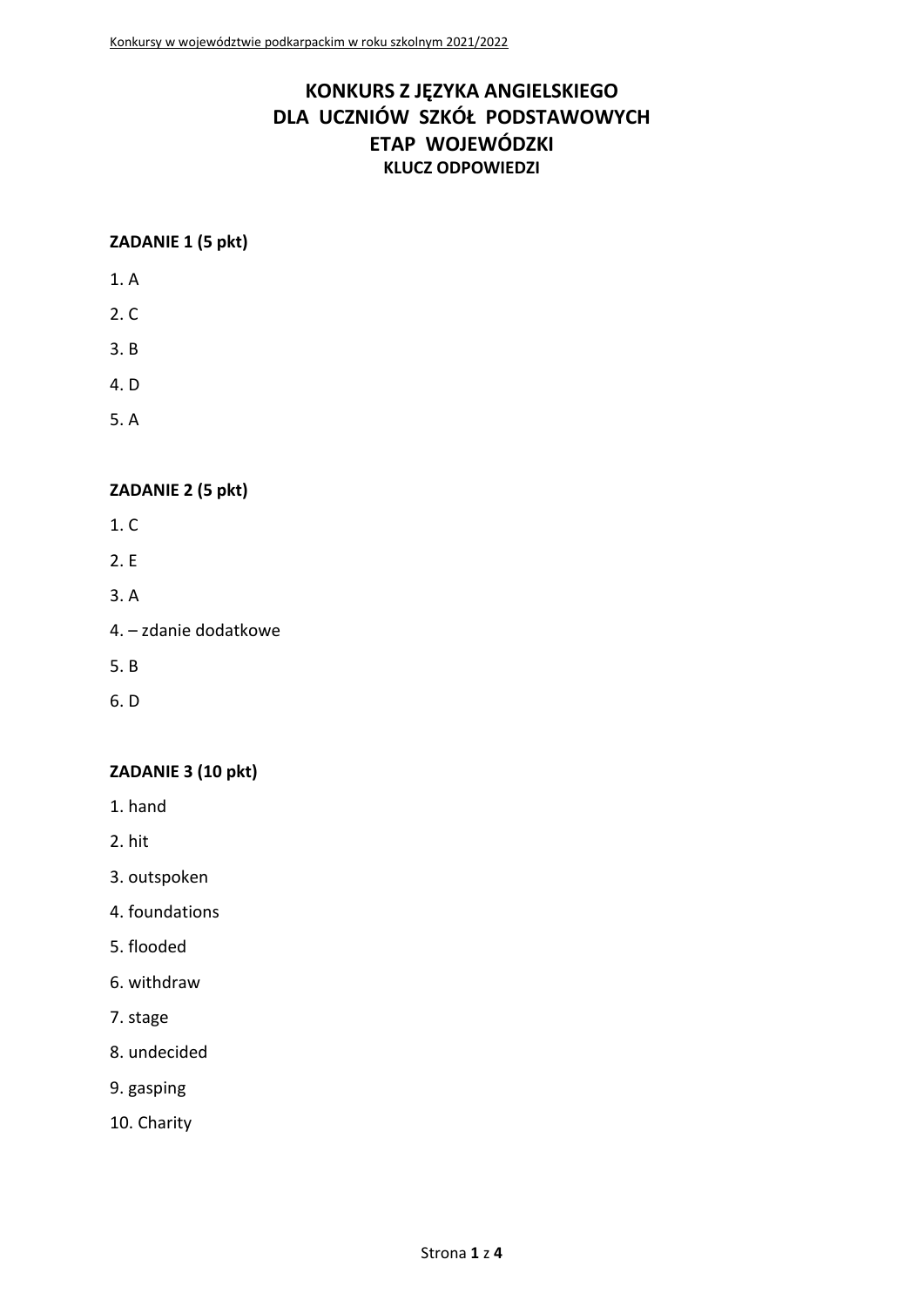### **ZADANIE 4 (10 pkt)**

- 1. extremely
- 2. hammer
- 3. moon
- 4. hissing
- 5. shook
- 6. chat
- 7. myself
- 8. neck
- 9. bless
- 10. extinct

#### **ZADANIE 5 (5 pkt)**

- 1. b) the weather
- 2. b) gazing
- 3. b) booed
- 4. c) let
- 5. a) lightning

#### **ZADANIE 6 (5 pkt)**

- 1. inaccuracies
- 2. spacious
- 3. simplify
- 4. recognition
- 5. disconnected

#### **ZADANIE 7 (5 pkt)**

- 1. you would / you'd stop / you stopped arguing / quarreling
- 2. reminded me to bring
- 3. should have spent / ought to have spent
- 4. will be taken / will be occupied
- 5. neighbours were shouting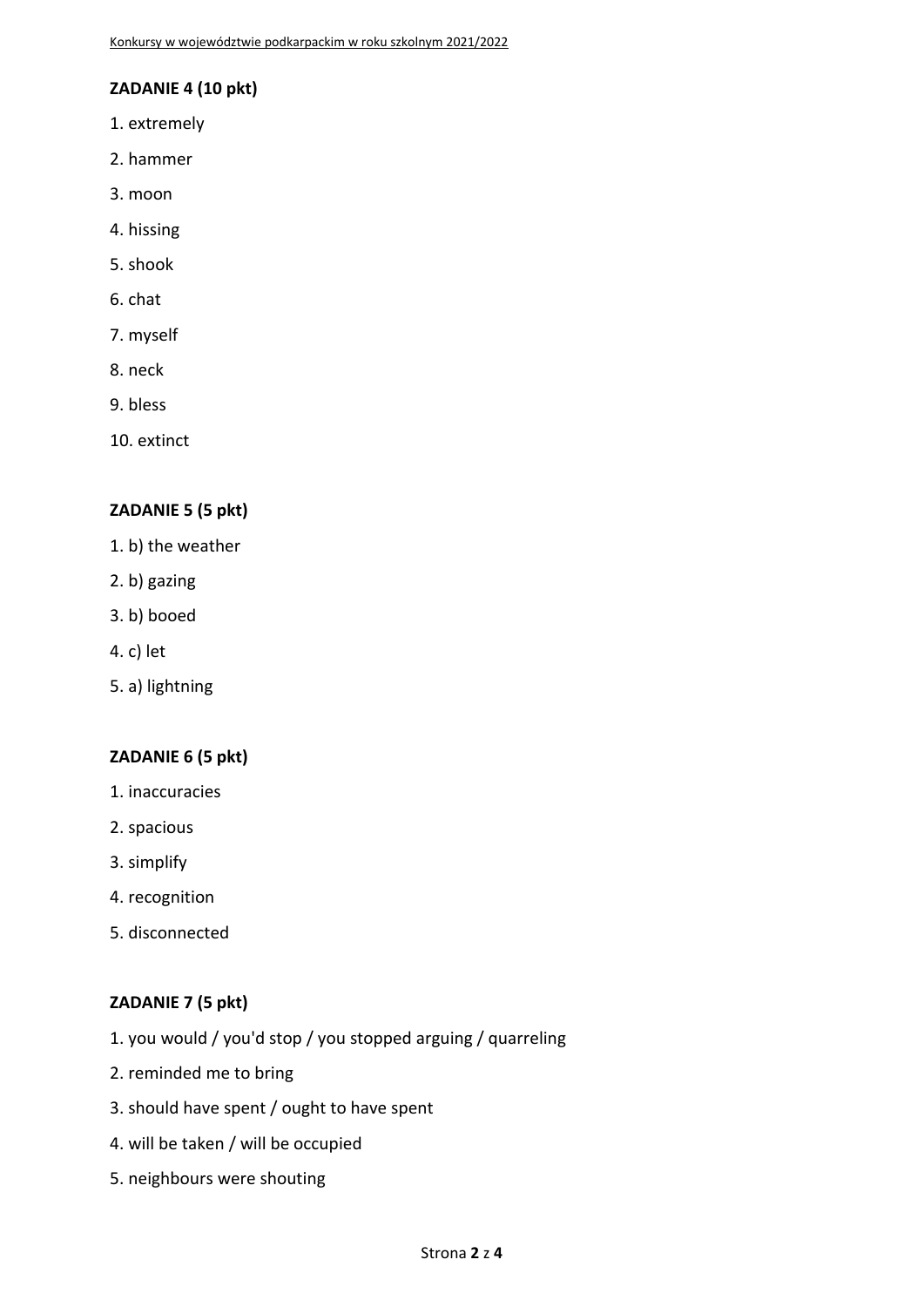### **ZADANIE 8 (10 pkt)**

1. up

- 2. whose
- 3. laughing
- 4. have
- 5. thoughts
- 6. account
- 7. case
- 8. to
- 9. unless

10. with

#### **ZADANIE 9 (10 pkt)**

- 1. by
- 2. did
- 3. denied
- 4. -
- 5. to be
- 6. shouldn't
- 7. has risen
- 8. Once
- 9. hadn't eaten

10. may

#### **ZADANIE 10 (10 pkt)**

- 1. didn't / did not use to be
- 2. is being questioned
- 3. has been playing golf
- 4. it were not for Helen
- 5. rather you didn't / did not stay
- 6. had better leave
- 7. might have invited me
- 8. has been made to tidy
- 9. is reported to be
- 10. Such was her popularity